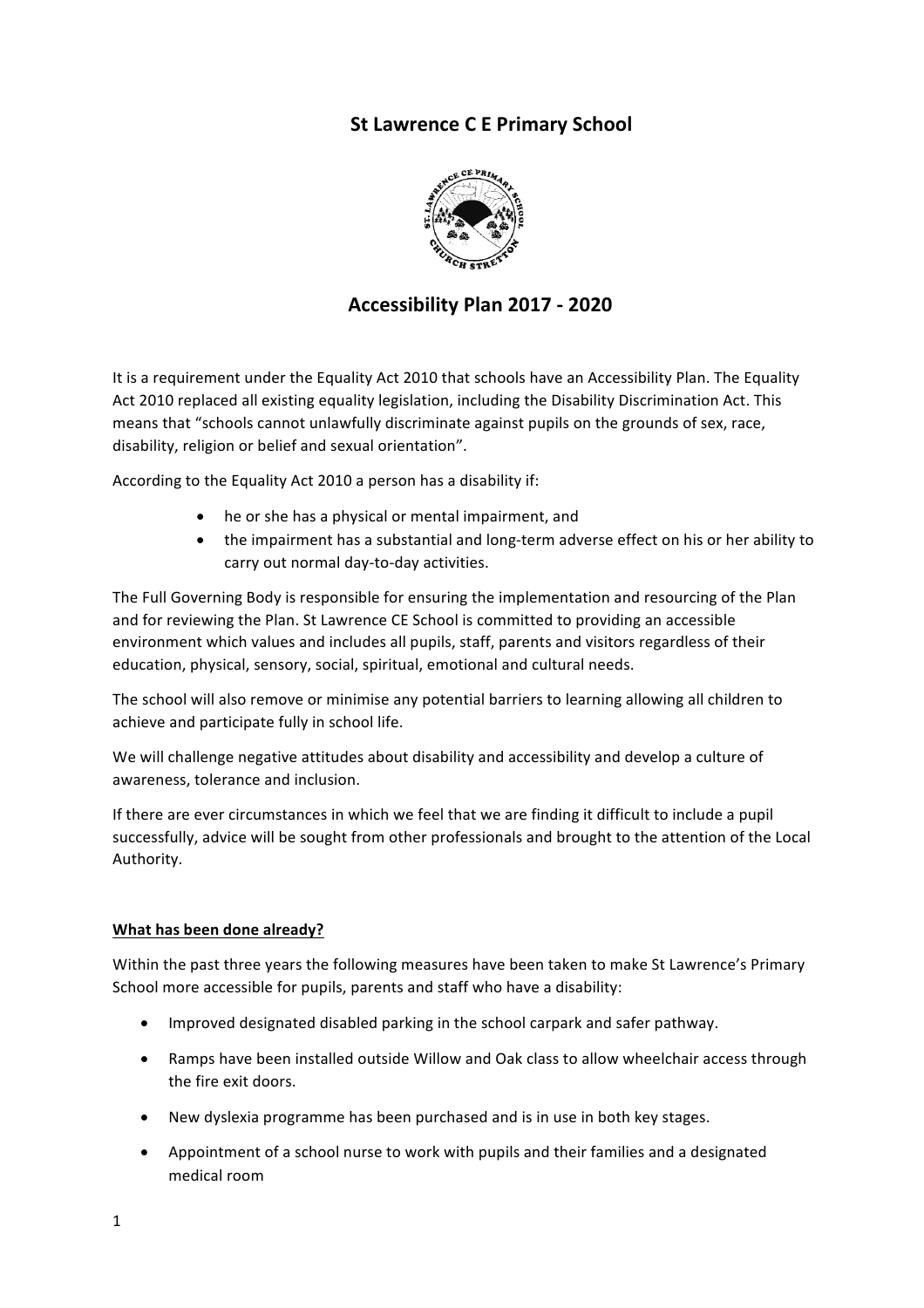- Training by school SENCO for teachers to explain the requirements of the New Code of Practice.
- Improved paperwork and a more family centered approach for pupils who have a Personal Support Plan (PSP).
- Awareness campaign to ensure school community knows of pupils with severe nut or other allergies.
- Pastoral support HLTAs employed to tackle any issues of discrimination raised by pupils or parents.

#### **The Physical Environment**

The Accessibility Plan includes measures to improve access to the physical environment of the school as necessary. This may involve making reasonable adjustments to the school and providing aids to assist access were appropriate.

#### **Curriculum**

The Plan also includes measures to increase access to the curriculum for children with disabilities to ensure that they are equally prepared for life as children without disabilities. As well as teaching and learning this includes access to the wider curriculum such as access to after school clubs and participation in school visits. This may involve the provision of specialist aids and equipment where necessary.

#### **Written Information**

The Plan also includes measures to improve and make reasonable adjustments to the delivery of written information relating to the school and school events.

#### **The Current Range of special needs within St Lawrence CE Primary School**

The school has children with a limited range of disabilities, of which the staff and governors are fully aware. We currently have children who have the following disabilities:

- Cerebral Palsy
- Downs Syndrome
- Autistic Spectrum Disorder
- Visual Impairment
- Developmental Coordination Disorder
- Dyslexia
- Diabetes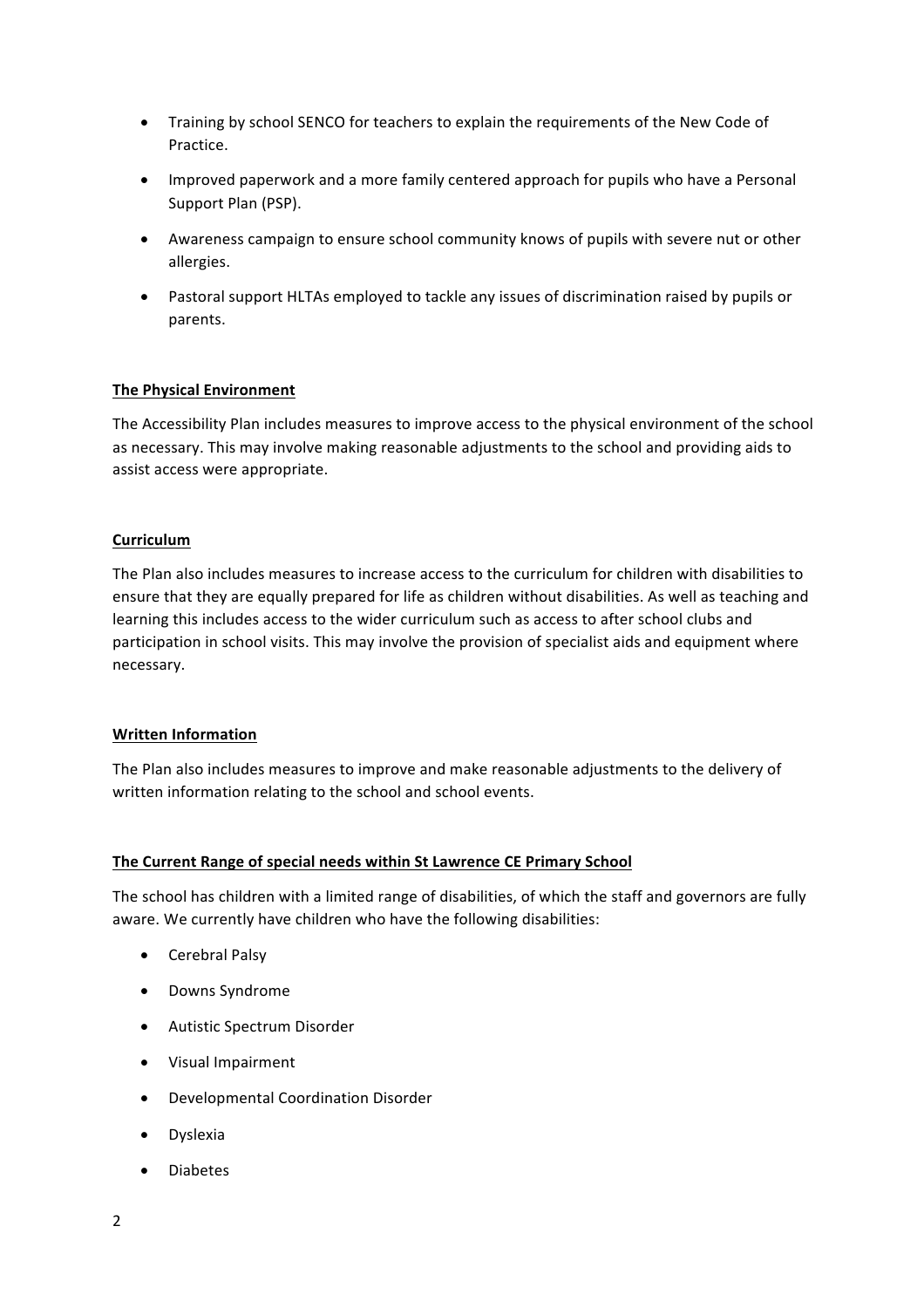- Asthma
- Severe allergy

For all children who have medical needs, a care protocol is agreed with their parents or carers and it is displayed on the noticeboard in the staffroom, and all staff are informed.

We have a number of children who have asthma and some children with allergies or food intolerances, some of these are serious and require Epipens to be kept on site. Medication for asthma and allergies is kept on a high shelf in classrooms so that it is easily accessible for staff if required.

Administration of Medicines consent forms are filled in by parents outlining the illness and amount and time of medication. All medication that is given is recorded. Medication is administered at the discretion of the headteacher and school nurse.

### **Review of the Plan**

The Accessibility Plan will be reviewed every three years and therefore the current plan will be reviewed in 2020.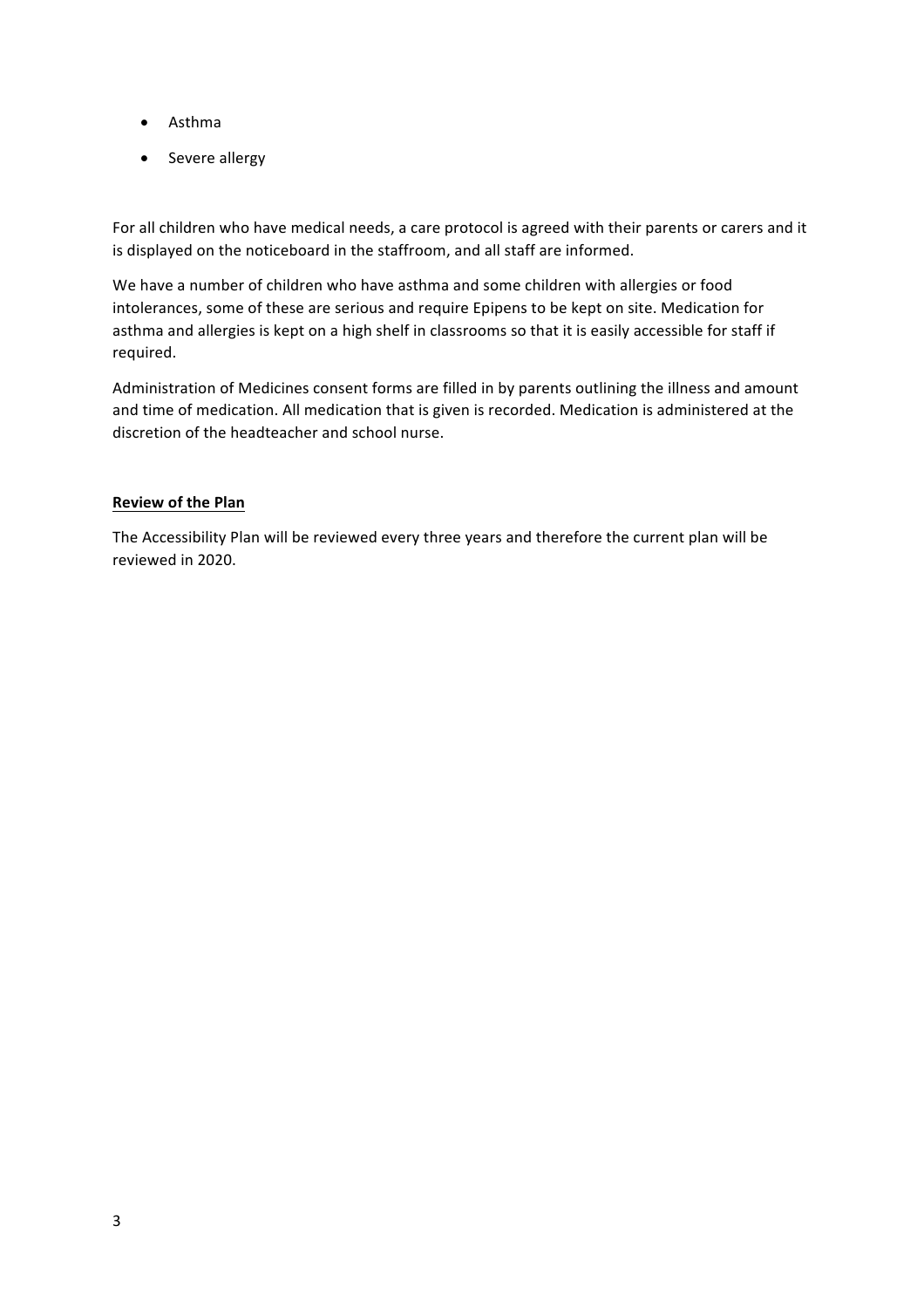| <b>Targets</b>                                                                                                                                    | <b>Strategies</b>                                                                                                                                                     | Outcome                                                                                                                                        | Persons responsible      | Timeframe                               |
|---------------------------------------------------------------------------------------------------------------------------------------------------|-----------------------------------------------------------------------------------------------------------------------------------------------------------------------|------------------------------------------------------------------------------------------------------------------------------------------------|--------------------------|-----------------------------------------|
| <b>EQUALITY AND INCLUSION</b>                                                                                                                     |                                                                                                                                                                       |                                                                                                                                                |                          |                                         |
| To ensure that the<br>Accessibility Plan is<br>annually reviewed by<br>committee.                                                                 | Head teacher to add to<br>agenda as required                                                                                                                          | Plan reviewed.<br>Legislation adhered to.                                                                                                      | Headteacher              | Annually                                |
| To improve staff<br>knowledge, awareness and<br>expertise of specific SEN<br>within our school.                                                   | Review training needs.<br>Provide training as necessary<br>or appropriate (manual<br>handling training for staff<br>supporting pupils with a<br>physical disability). | Disability issues are<br>identified and addressed by<br>all staff. Staff feel confident<br>in supporting pupils with a<br>physical disability. | Headteacher/ SENCO       | On-going                                |
| To ensure all policies,<br>where necessary, consider<br>the implications of disability<br>access.                                                 | During natural review of<br>policies, consider and include<br>measures to address disability<br>access                                                                | Policies are fully inclusive<br>of issues related to<br>disability and reflect<br>current legislation.                                         | Headteacher<br>Governors | On-going as<br>part of policy<br>review |
| To ensure that a pupil<br>receiving treatment from<br>serious operation has<br>access to teaching and the<br>curriculum when at<br>home/hospital. | Liaise with parent and<br>hospital outreach to ensure a<br>teaching program is in place.                                                                              | Pupil continues to access<br>curriculum.                                                                                                       | <b>SENCO</b>             | On-going                                |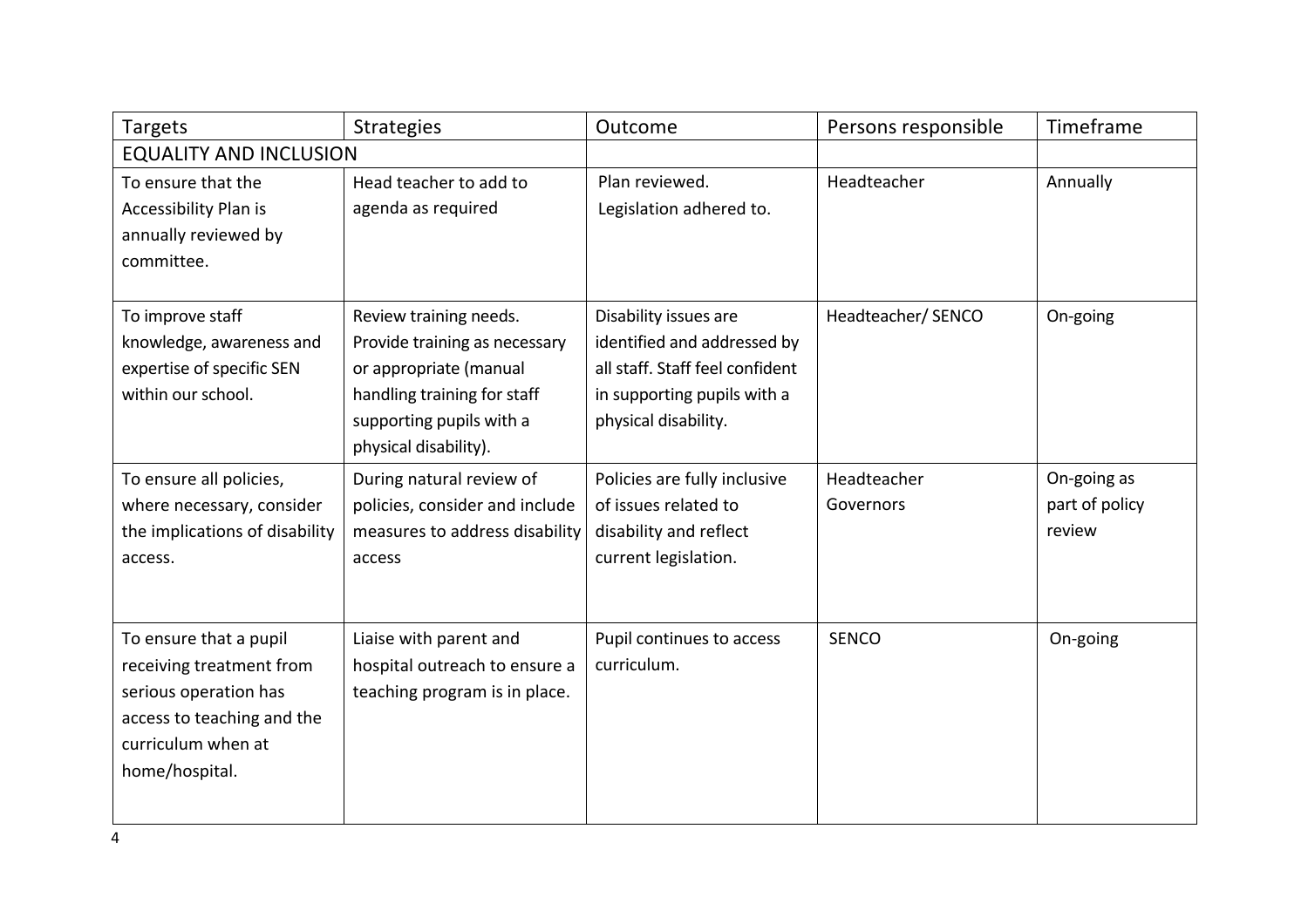| PHYSICAL ENVIRONMENT             |                                  |                                 |                         |                       |
|----------------------------------|----------------------------------|---------------------------------|-------------------------|-----------------------|
| To ensure that the school        | Audit of accessibility of school | All pupils will be able to      | Headteacher, Governors, | Agenda item for       |
| buildings and grounds are        | buildings and grounds,           | access all zones so they        | Caretaker               | appropriate           |
| accessible for all children      | including garden and forest      | are fully included in           |                         | meetings.             |
| and adults and continue          | school area. Suggest actions     | learning activities.            |                         |                       |
| to provide access to the         | to be implemented. Safer         |                                 |                         |                       |
| schools physical                 | pathway and disabled parking     |                                 |                         |                       |
| environment for all.             | spaces.                          |                                 |                         |                       |
|                                  |                                  |                                 |                         |                       |
| Ensure staff training,           | Review needs and                 | Adequate number of First        | Headteacher             | <b>Annual Ongoing</b> |
| including first aid training, is | training                         | Aiders in all key stages.       |                         | to meet changing      |
| in place to support needs of     |                                  |                                 |                         | needs                 |
| all children and adults.         |                                  |                                 |                         |                       |
|                                  |                                  |                                 |                         |                       |
|                                  |                                  |                                 |                         |                       |
| To ensure doors to rooms         | School to purchase signage       | Internal doors have a clear     | Headteacher, office     | <b>By July 2017</b>   |
| within school are clearly        |                                  | sign which is also displayed in | manager, caretaker      |                       |
| labelled and include the         |                                  | Braille.                        |                         |                       |
| name in Braille.                 |                                  |                                 |                         |                       |
|                                  |                                  |                                 |                         |                       |
|                                  |                                  |                                 |                         |                       |
|                                  |                                  |                                 |                         |                       |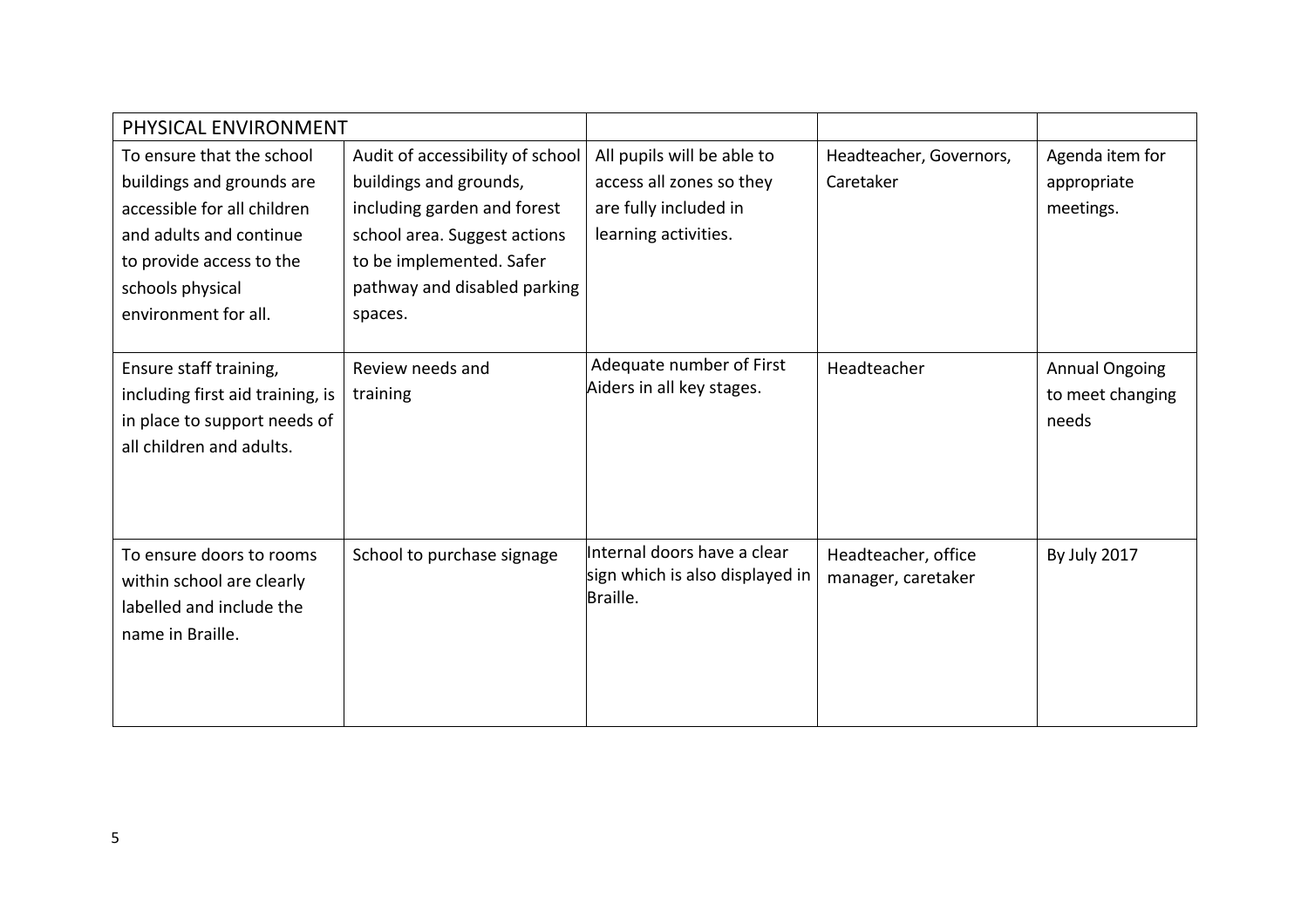| <b>CURRICULUM</b>                                                                                                                    |                                                                                                                                                                                                 |                                                                                                                                      |                                                                                 |                                         |
|--------------------------------------------------------------------------------------------------------------------------------------|-------------------------------------------------------------------------------------------------------------------------------------------------------------------------------------------------|--------------------------------------------------------------------------------------------------------------------------------------|---------------------------------------------------------------------------------|-----------------------------------------|
| To continue to train staff to<br>enable them to meet the<br>needs of children with a<br>range of SEN.                                | SENCO to review the needs of<br>children and provide training<br>for staff as needed.                                                                                                           | Staff are able to enable all<br>children to access the<br>curriculum                                                                 | Headteacher<br><b>SENCO</b>                                                     | On-going                                |
| To ensure that all children<br>are able to access all out-<br>of-school activities. e.g.<br>clubs, trips, residential<br>visits etc. | Commitment to include all<br>children in all activities and<br>events.                                                                                                                          | All providers of out-of-<br>school education will<br>comply with legislation to<br>ensure that the needs of all<br>children are met. | Teachers/Visit or activity<br>organiser, Educational Visit<br>Coordinator (EVC) | On-going                                |
| To provide specialist<br>equipment to promote<br>participation in learning by<br>all pupils.                                         | Assess the needs of the<br>children in each class and<br>provide equipment as<br>needed. e.g. special pencil<br>grips, headphones, writing<br>slopes etc.                                       | All children will be able to<br>work as independently as<br>is possible.                                                             | <b>Teachers</b><br><b>SENCO</b>                                                 | Review as part of<br><b>SEND review</b> |
| To meet the needs of<br>individuals during statutory<br>tests.                                                                       | Children will be assessed in<br>accordance with regular<br>classroom practice, and<br>additional time, use of<br>equipment, special access<br>arrangements, will be<br>applied for as necessary | Barriers to success will be<br>reduced as far as possible<br>enabling children to<br>succeed with testing.                           | Headteacher<br><b>SENCO</b><br><b>Teachers</b>                                  | Annual.                                 |